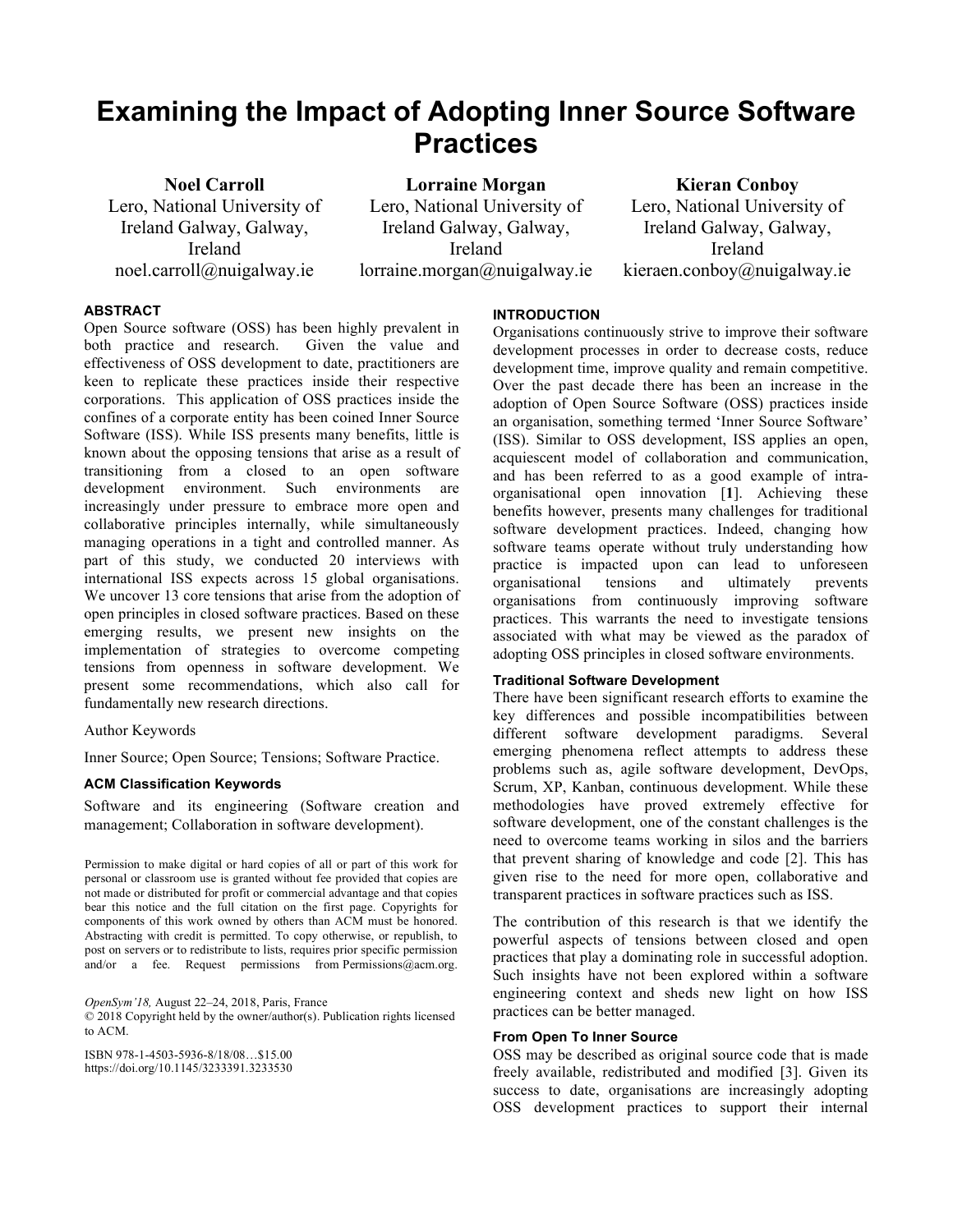software development processes, something coined ISS [4]. ISS development practices must be tailored within the confines of a specific organisational context. However, ISS is not a defined methodology per se, but rather, a philosophy, using OSS principles that are considered to add value to an organisation's software development practices [5]. Existing research indicates that ISS can enjoy improved engineering and management practices to enable different business units to improve their performance, achieve better results and gain higher levels of team performance [6] [7]. However, there is limited research that has examined what tensions surface as a result of implementing ISS. This raises important questions regarding the management of ISS initiatives and the need for new management models to identify and manage tensions within ISS environments. Hence, our research questions for this study are as follows:

- RQ1: What are the core tensions that arise in the adoption of ISS practice?
- RQ2: How do tensions impact on the management of ISS practices?

This research aims to support management in their ability to realign strategies to optimise the success and value realisation of ISS initiatives.

#### **TENSIONS IN OPEN SOFTWARE PRACTICE**

While the concept of tensions is highly complex and has been interpreted in many different ways, it remains something that is not well understood in the software engineering domain. For example, Huxham and Beech [8] refer to tensions as being "concerned with the choice between alternative forms of management practice". Tensions can exist in many forms. For instance, Smith and Lewis [9] categorise tensions as paradoxes, dilemmas or dialectics. Tensions within the organisation play a crucial role "in determining the path that an organisation's development will follow. In turn, each new structural arrangement realigns the power structure and creates new tensions" [10]. Indeed we can identify the emergence of such tensions from the seemingly paradox of principles in modern software development practices. For example, both OSS and ISS environments have become a prominent strategic opportunities for software organisations [11]. Moreover, OSS and ISS environments allow organisations to alter their path dependence by transforming their strategic intent and innovation capabilities [1], [12]. However, such a transformational shift can also generate new yet undocumented tensions. Understanding the nature of tensions is crucial for the planning of new software practices which forms the basis of this empirical study.

#### **The Nature of Tensions**

Tensions can be either disruptive where for example they can lead to some form of breakdown, or they can be beneficial, by fostering competition and challenges with management involved in the process of continually resolving tensions [13]. Within a management context, for example, Huxham and Beech [8] revisits the notion of

'good management practice' in terms of tensions between apparently contradictory pieces of good practice advice. They present an interesting conclusion in that due to often conflicting theoretical evidence "the good practice prescriptions are not easily implementable in practice…[and]…the membership of collaborations tends to be in a constant state of flux, with individuals, organisations and their priorities rarely remaining stable [8; p.70-71]. However, in the case of ISS, we frequently learn about 'practices', while other descriptions of this phenomenon describe ISS 'principles'. As such, the paradox is not resolved, but it often mismanaged. Importantly, tensions are always present and managing such paradox requires explicit exploration, rather than suppression of various tensions that arise between the polar opposites resulting from emerging software practices.

Within an OSS context, the concepts of principles serve as the foundation for a system of belief or behaviour, which from a practical perspective can make it difficult to implement and indeed monitor software environments. For example, many organisations experience difficulty shifting to new technologies, moving away from familiar practices or norms, changing strategic paradigm, breaking out of prevailing patterns of decision-making, adjusting their product architecture and learning from experience. The results emerging from this study present new insights on the importance of managing tensions and is considered crucial to ISS success. This also highlights the need to incorporate strategies to overcome competing tensions of openness in software development. We examine these factors further within an ISS context in order to identify a) what tensions exist; b) whether the tension is constructive or deconstructive; and c) how tensions are (mis)managed within a software context.

#### **METHODOLOGY**

We conducted a reflective qualitative research process for this study. We conducted 20 semi-structured interviews with international ISS experts. We analysed the interview data using qualitative analysis techniques and identified preliminary themes that emerged from these interviews. This enabled us to construct and consider the application of emerging theoretical and conceptual developments. We summarise these findings in the next section.

Our first task was to identify key ISS stakeholders who are experts to participate in interviews. Drawing interviews into a coherent whole, gives meaning to and explains each element of our findings, i.e. thematic and narrative coding. More importantly, to examine how events unfold, narratives allow a form of sequential causation. The research participation criteria led to a combination of practitioners (ISS working experience) and academics (ISS research experience with various industry projects) were selected to provide a rich mix of participants across a range of sectors including telecommunications, software, financial, consultancy and education. As well as ensuring participants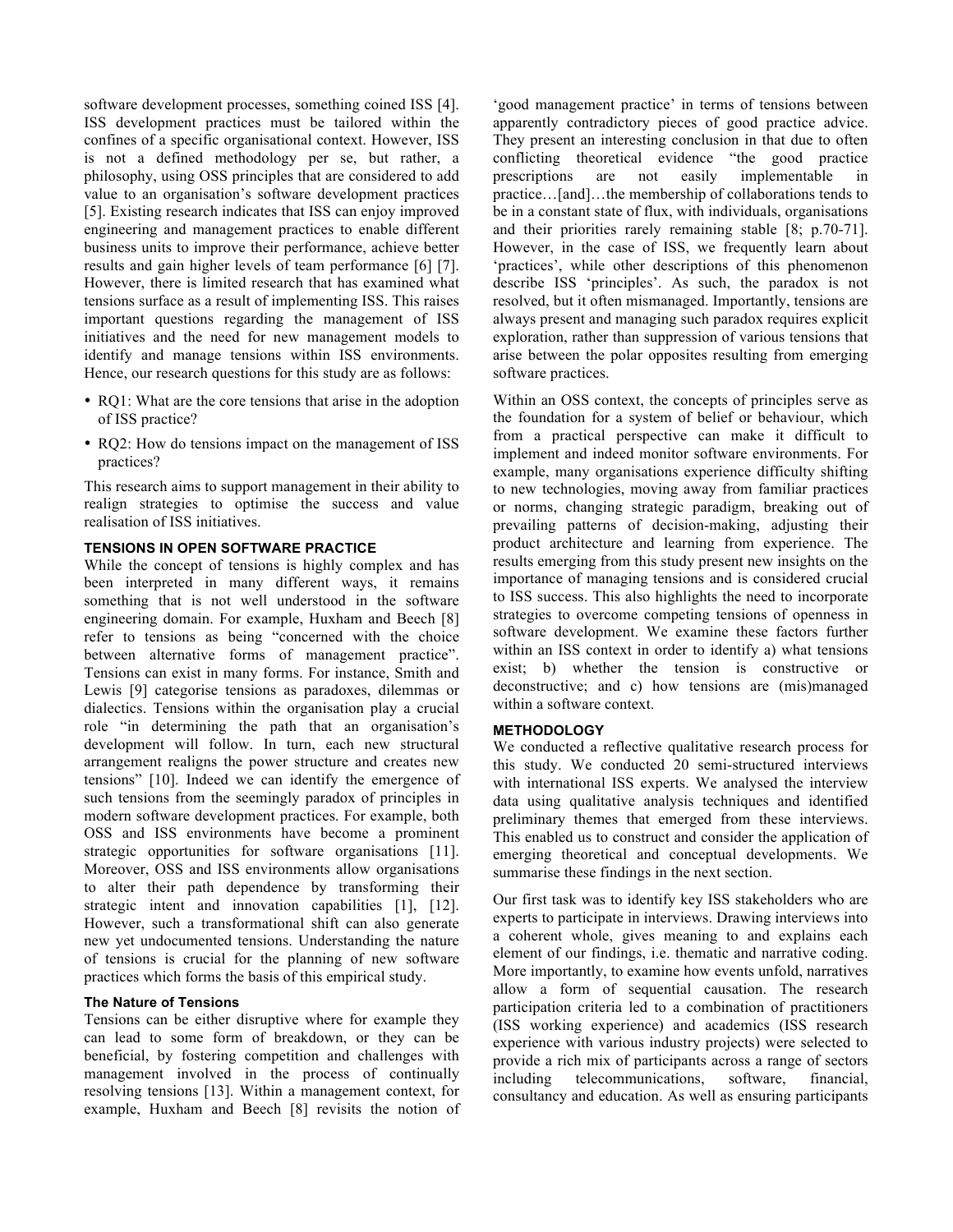had extensive experience in terms of number of years and were involved in many projects or roles. As the unit of analysis was at the project level, all practitioners were required to be 'substantially' involved in two or more ISS projects. This led us to conduct 20 semi-structured interviews that, for example, comprised of the following research questions:

- In a general sense, what does ISS mean to you?
- Describe the core tensions of ISS practices in your organisation.
- How would you describe this tension [a list of tensions described from questions 2 and the interviewer explored these individually in greater details]?
- Describe the key lessons learned regarding the tensions encountered across the ISS practice.

The interviews began with some general open-ended questions around the company's usage or planned usage of ISS in addition to questions about the company and interviewee background and experiences. Subsequently, interviewees were asked more specific and direct questions and they felt comfortable sharing their experiences and uncovering tensions emerging from various ISS initiatives. Interviews were carried out in person or by telephone and were recorded. Interviews lasted between 40 and 80 minutes. When required, follow-up questions were asked by phone or email. Data analysis was undertaken using various coding techniques. In the initial phase, 'open coding' was used to determine the main ideas and themes in each transcript. This allowed us to categorise the core tensions emerging from ISS initiatives.

#### **SUMMARY OF FINDINGS**

While organisations often report that they need or want to adopt OSS principles internally, our findings identify some of the key tensions that emerge in the management of various degrees of openness in closed environments. Specifically, we address the first research questions by identifying 13 key tensions associated with adopting OSS principles within an ISS environment (summarised in Table 1). We outline key insights that interviewees shared with us regarding their experience with such tensions. We also address the second research question by examining how these tensions impact on the management of software practices, i.e. moving from a traditional management approach to an innovation management approach. We summarise the key tensions in Table 1 and offer some insights on management strategies to overcome tensions across ISS practices.

# **Management Strategies to Overcome Tensions Across ISS Practice**

In response to the 13 tensions we identified, we outline four key management strategies at the initial stages to manage such tensions in ISS practices. It is important to stress that rather than trying to quash emerging tensions, managers should explore the cause and indeed nature of such tensions with a view to foster constructive tensions and resolving deconstructive tensions. This can be accomplished by implementing four broad strategies that are summarised as follows:

- **Learning Strategy**: invest in core competencies and capabilities that facilitate a learning culture within an organisation. For example, our results indicate that targeting middle management to overcome any misunderstandings or sense that ISS threatens their ability to effectively manage staff and identify competitive strategies. In addition, identifying constructive tensions, e.g. competitive tensions across teams, should be fostered to improve quality, productivity, and performance across an ISS community.
- **Incentivisation Strategy**: implement incentives/rewards to foster a culture of collaboration, openness, transparency, and trust that acknowledges and rewards employee performance. Our findings indicate that it is important that management identify what it is that contributors want as a reward and introduce incentivisation schemes that are tailored to their organisation. As part of the incentivisation strategy, providing teams with clarity on how their efforts are contributing towards the success of an ISS community, e.g. through metrics or visualisation techniques, improves the sense of belonging to the ISS community.
- **Knowledge Sharing Strategy**: moving beyond a command and control model to develop a 'safe environment' for employees and management to feel comfortable in learning, asking questions, and sharing insights on failures and successes. Our findings indicate that this can reduce the sense of risk towards critique or being exposed to flaws by promoting a transparent work environment. This also complements the learning strategy by encouraging teams to describe experiences (e.g. successes and failures) and promote continuous improvement within an ISS community.
- **Software Analytics Strategy**: management need to adopt new software practice metrics to capture the sociotechnical factors that support and sustain an ISS community. Our results indicate that this will be beneficial by shedding new insights on the relational infrastructure within the ISS community. This will also reveal where other possible tensions exist or beginning to emerge across the community. This would provide value to managers as existing metrics are considered limited and to be unreliable in reflecting the true nature of an ISS community.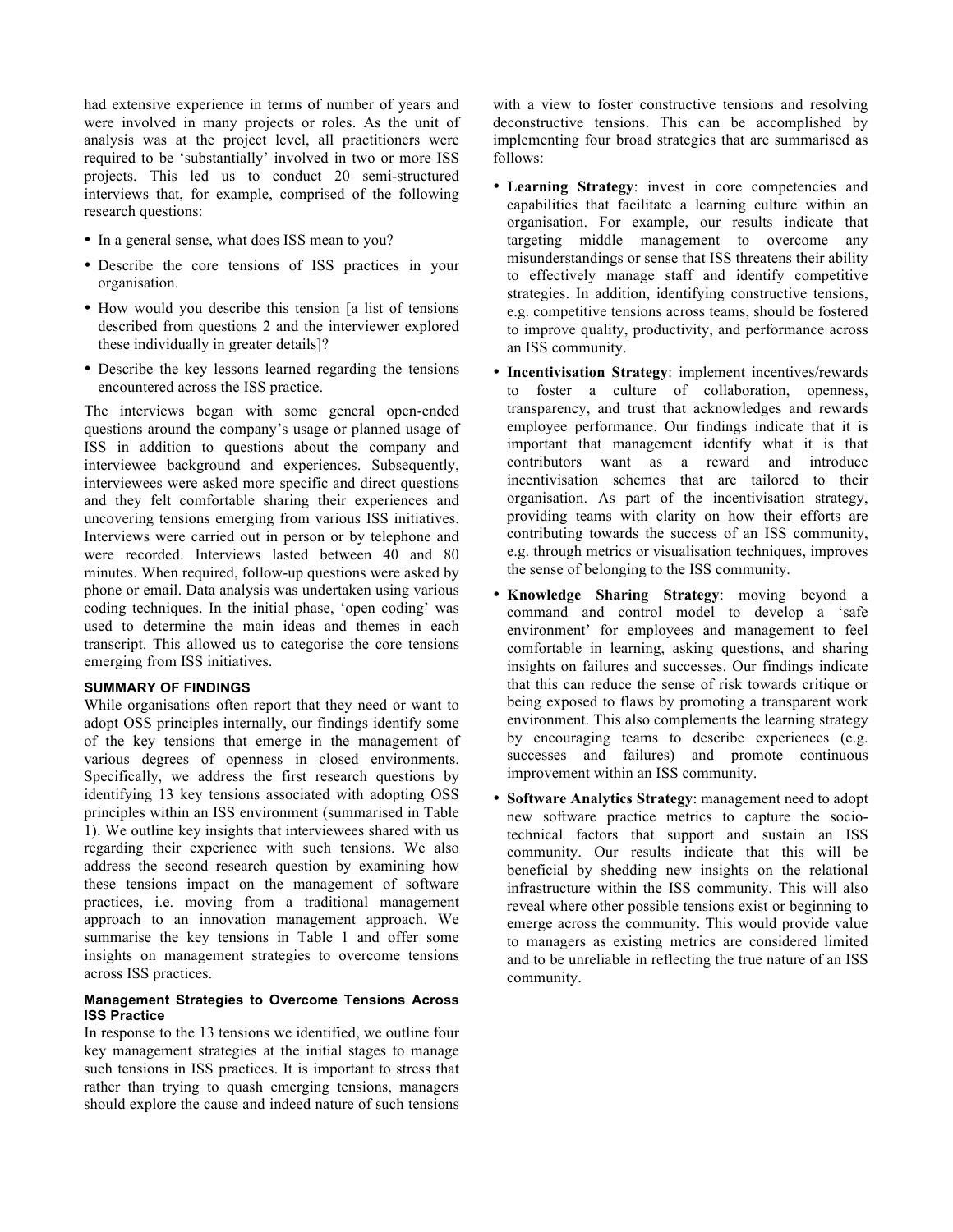| Focus                                                                               | <b>Source of Tension</b>          | <b>Description</b>                                                                                                                                                                                                                                                                                                                                                                                                                                                                                |  |
|-------------------------------------------------------------------------------------|-----------------------------------|---------------------------------------------------------------------------------------------------------------------------------------------------------------------------------------------------------------------------------------------------------------------------------------------------------------------------------------------------------------------------------------------------------------------------------------------------------------------------------------------------|--|
| OSS Principles within a Closed Software Environment                                 | <b>Inner Source</b><br>Philosophy | Leads to uncertainty surrounding the value of ISS practice. This uncertainty creates<br>tensions emerging from ISS principles promoting openness and collaboration, yet<br>managers attempt to micro-manage teams in order to reduce risks associated with<br>implementing software practice change.                                                                                                                                                                                              |  |
|                                                                                     | Code Ownership                    | There is a traditional sense of code ownership amongst software developers. Our<br>results indicate that not all developers are 'open' or comfortable with sharing code<br>within an ISS model depending on their expertise levels.                                                                                                                                                                                                                                                               |  |
|                                                                                     | Commitment to<br>Projects         | Recognition is a key factor to sustain ISS teams. However, tensions from receiving<br>recognition for various contributions (i.e. star status) can emerge due to growing<br>commitments across various additional software projects. In practice, this can create<br>a bottleneck in terms of quality reviews and contributions whereby commitment<br>leads to increased responsibility to manage ISS teams.                                                                                      |  |
|                                                                                     | Risk of Change                    | Depending on the organisational culture, middle managers are often tasked with<br>coordinating software teams and are accustomed to traditional management<br>practices. Change in software practices brings about an element of risk. Change also<br>creates tensions amongst managers to weigh-up the 'risk vs. rewards' of<br>implementing ISS.                                                                                                                                                |  |
|                                                                                     | <b>Inner Source Practice</b>      | ISS is based on specific practices yet in essence, the literature and evidence largely<br>focuses on ISS principles. The terms 'principles' and 'practices' are used<br>interchangeably and generates tensions when organisations attempt to operationalise<br>ISS principles.                                                                                                                                                                                                                    |  |
|                                                                                     | Concept of Business<br>Value      | From a business perspective, middle managers need to ensure their team performs at<br>a desired level. However, often due to the lack evidence on business value with ISS,<br>tensions also emerge whereby managers remain unconvinced to take a risk in<br>adopting a change in software practices, i.e. ISS.                                                                                                                                                                                    |  |
|                                                                                     | Evidence of<br>Performance        | Tensions emerge through the notion of 'evolution' (closely linked to tensions<br>associated with change). The results indicate that it is important to incorporate<br>measures/metrics that demonstrate performance improvements through ISS. This<br>would also off-load responsibility on middle management decision-making tasks and<br>their expectation on software team performance.                                                                                                        |  |
| Management of ISS: from a traditional<br>approach to an open management<br>approach | Transparency of<br>Practice       | Transparency is a key factor in collaboration to ensure the benefit of sharing code is<br>visible across the organisation. However, there are growing tensions between the<br>need for transparency as it gives employees a sense of exposure within a software<br>team. It is worth noting that such exposure can be either positive or negative -<br>depending on the developers' competencies, level of commitment to projects, and<br>their desire to become 'stars' across an ISS community. |  |
|                                                                                     | Trust in Committers               | Tensions emerge between team members demonstrating their software engineering<br>expertise. For example, when code features have been submitted but little is learned<br>on the development process, there is a need to accept the notion of 'trusted<br>commitership' within the community.                                                                                                                                                                                                      |  |
|                                                                                     | Motivation of Team                | A balance between the motivation to contribute code and the expectation of job<br>performance can create tensions. This is particularly true around the quality of<br>software development and the unpredictability of a team's overall performance.<br>Tensions emerge from the need to motivate teams to volunteer time towards projects<br>that may be considered to be of less priority to middle managers.                                                                                   |  |

**Table 1: Summary of Key Findings**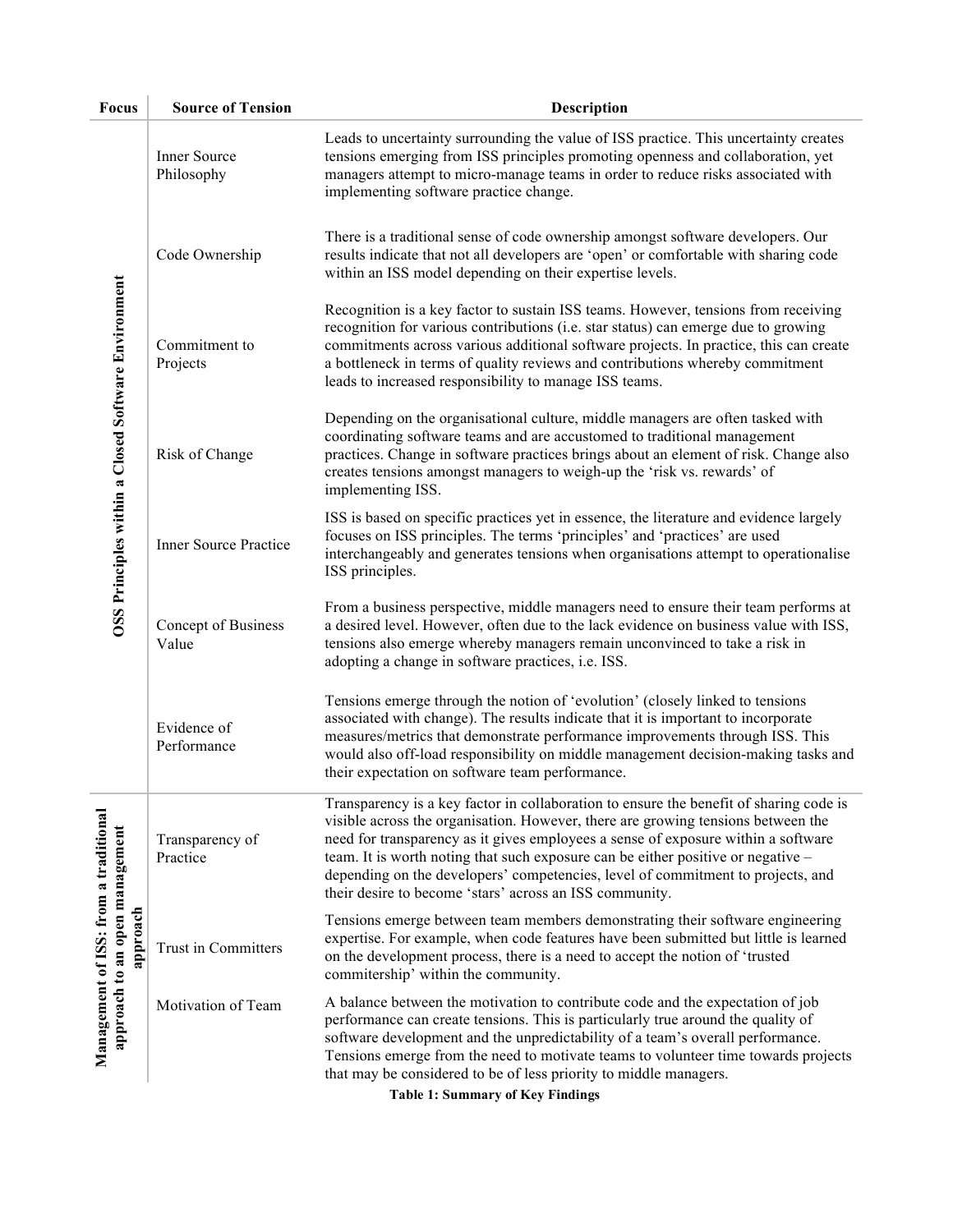| <b>Focus</b>                  | <b>Source of Tension</b>                                 | <b>Description</b>                                                                                                                                                                                                                                                                                                                                                                                                                                                           |
|-------------------------------|----------------------------------------------------------|------------------------------------------------------------------------------------------------------------------------------------------------------------------------------------------------------------------------------------------------------------------------------------------------------------------------------------------------------------------------------------------------------------------------------------------------------------------------------|
| Management of ISS (continued) | <b>Scaling Practice</b>                                  | Planning to scale software development in ISS environments creates tensions in<br>choosing between the risks of scaling the software practice or choosing the 'safer'<br>option to contain risk and micro-manage software teams.                                                                                                                                                                                                                                             |
|                               | Need for Incentivisation                                 | Tensions exist where organisations do not wish to invest in ISS using monetary<br>incentives, yet rewards are a key necessity in ISS. As managers are familiar with<br>controlling and regulating practices within a closed environment, they do not often<br>offer incentives that encourage transparency or commitment to projects. However,<br>this is largely dependent on the nature and culture of the organisation and their<br>attitude towards rewarding employees. |
|                               | Accountability and<br>Responsibility for<br>Productivity | There is considerable pressure in being responsible for the success of software in<br>various products and the success in adopting ISS practices. Central to this is the<br>uncertainty associated with whether ISS will increase productivity and team<br>performance that escalates tensions between accountability and responsibility to<br>ensure productivity.                                                                                                          |

**Table 1: Summary of Key Findings (continued)**

| <b>ISS Management Strategy</b>                                                                                                       | <b>Sources of Tensions</b>                                                           |
|--------------------------------------------------------------------------------------------------------------------------------------|--------------------------------------------------------------------------------------|
| Learning Strategy: this focuses on addressing learning tensions                                                                      | Safety of traditional practice vs. risk of change<br>$\bullet$                       |
| and explores initiatives to build on competencies and<br>capabilities.                                                               | ISS principle vs. ISS practices<br>$\bullet$                                         |
|                                                                                                                                      | Personal motivation vs. growing expectations of<br>٠<br>management                   |
|                                                                                                                                      | Invest in learning vs. invest in incentivisation schemes<br>$\bullet$                |
|                                                                                                                                      | Scale software practice vs. management containment<br>$\bullet$                      |
| <b>Incentivisation Strategy:</b> this focuses on addressing belonging<br>tensions and identifies factors that inspires and motivates | Balancing reliance of ISS champions vs. overloading<br>$\bullet$<br>them with tasks  |
| software contributions.                                                                                                              | Contributor recognition in ISS vs. contributor<br>$\bullet$<br>responsibility in ISS |
|                                                                                                                                      | Openness philosophy vs. rigid management practices<br>$\bullet$                      |
| Knowledge Sharing Strategy: this focuses on organising<br>tensions and promotes evidence-based practice and decision-                | Sense of code ownership vs. increased collaborative<br>٠<br>requirements             |
| making initiatives.                                                                                                                  | Practice transparency vs. accountability for decision-<br>$\bullet$<br>making        |
|                                                                                                                                      | Fear of the unknown vs. trust in team credibility<br>$\bullet$                       |
| Software Analytics Strategy: this places emphasis on                                                                                 | Concept of business value vs. concept of ISS success<br>$\bullet$                    |
| addressing performing tensions by examining the socio-<br>technical factors in a collaborative software environment.                 | Pressure to measure performance vs. need to evolve<br>٠<br>practice                  |
|                                                                                                                                      |                                                                                      |

**Table 2: Strategies to Overcome Competing Tensions of Openness in Closed Software Development Environments**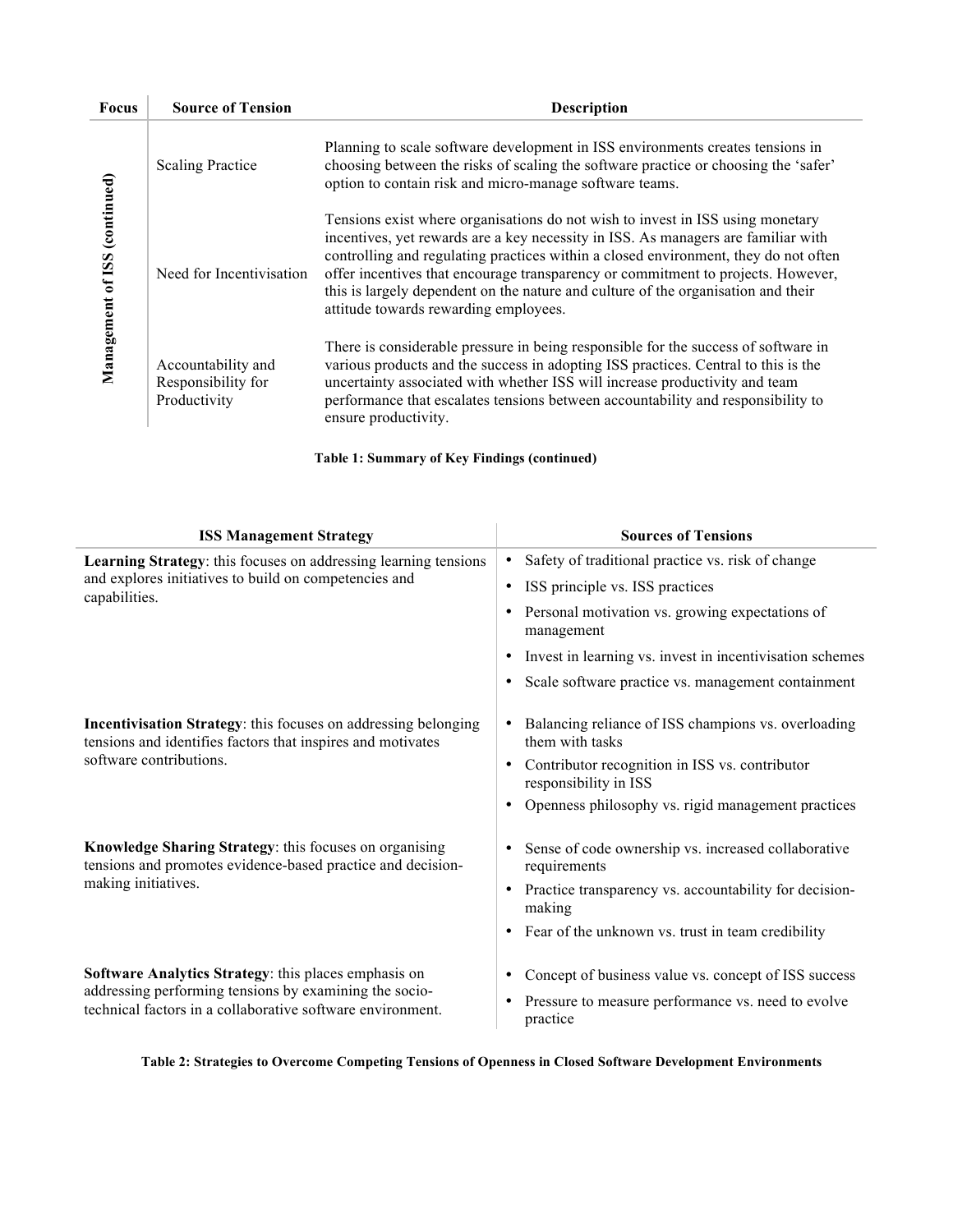The implications of these findings highlight both the constructive and deconstructive role that competing tensions play in hampering and driving ISS practices. Table 2 aligns our proposed strategies with the 13 tensions we identified in the findings. We outline how the strategies complement the key tensions namely, performing, organising, belonging, and learning identified in the literature. We provide specific insights on the 13 core tensions that surfaced from our findings and we offer four broad management strategies which can address these tensions: learning, incentivisation, knowledge sharing and software analytics. In addition, these findings provide new insights in developing a research roadmap to address the critical shortcomings across ISS literature and practice.

Our research suggests that tensions cannot be completely eliminated from an organisation since tensions are fundamental to sustaining two opposing forces that support software teams and their development practices. To manage and balance such tensions, strategies may be employed to better manage them and ensure that tensions align with organisational goals, i.e. by reducing deconstructive tensions and regarding constructive tensions. Such strategies, however, must be tailored for various organisational cultures and maturity levels in adopting or scaling ISS practices.

# **SUMMARY OF CONTRIBUTION**

The core contribution of this research is the identification of undocumented tensions associated with adopting OSS principles inside the confines of an organisation (i.e. ISS). The software engineering research and practitioner community can build on this research by developing and demonstrating mechanisms to overcome deconstructive tensions while incentivising constructive tensions.

We present 13 tensions from our initial findings and explain how this research can provide a platform to build on across the software community. This research also supports both the research and practitioner community in identifying and managing tensions in modern software organisations that are exploring the adoption or sustainability of ISS practices.

Theoretically, we will further expand on our research related to tensions in software engineering with the need to support our understanding of the intersection between people, processes and technology within a software context. This will offer us rich insights on how interactions, flows and activity generate competing tensions and how practitioners can become better informed through suitable ISS strategies from a socio-technical perspective.

# **DISCUSSION**

Software engineering continues to be challenging for large corporations, often due to complex organisational structures, diverse processes, and scare resources. ISS provides an alterative software practice philosophy that leverages OSS practices within the confines of an organisation. ISS is considered to be a valuable asset to sustain competitive advantage. However, examining why competing tensions exist and how they can be overcome plays a key role in the successful adoption and scaling of ISS. While much of the literature on ISS is still in its infancy, we are mindful that in order to promote such software practices, we need to be able to translate the value in adopting ISS. We encourage ISS communities to adopt four core ISS management strategies to foster an open, collaborative and successful software practice community.

# **Limitations of this Research**

This study is constrained by some limitations. Our data gathering approach focused on tensions categorised in literature, namely learning, belonging, organising, and performing. There may be additional categories of tensions that would enrich future research avenues. Our research participants were largely large multi-national organisations that may not allow us to generalise the results. Future research will also focus on a systematic literature review in order to identify the variety of research methods employed for ISS studies.

# **CONCLUSION**

In this paper, we identified the core tensions of openness within a closed software environment. We describe the impacts of such tensions on managing a software environment and highlight the importance for management in becoming aware of these tensions. We explain that while the use of ISS is rapidly gaining popularity, exploiting its purported benefits is poorly understood, particularly in terms of performance and business value. Central to performance are the tensions we describe in this paper that have constructive and/or deconstructive influences on the overall performance and decisions around adoption or scaling of ISS practices.

As part of our future research, we plan to expand on, implement and test these strategies to overcome competing tensions of openness in closed software development environments. We will also adopt a suitable socio-technical theoretical lens to describe the emergence and management of ISS tensions. In this paper, we focus on an area that has been undocumented across software engineering strategies and explore how tensions compete with each other as a result of transitioning to an open software development environment.

As part of future research avenues, we call for the need to examine ways to model and manage tensions across ISS practices in an effort to develop tension resolution strategies and actionable analytics to determine the business value of ISS initiatives.

# **ACKNOWLEDGMENTS**

This work was supported with the financial support of the Science Foundation Ireland grant 13/RC/2094 and cofunded under the European Regional Development Fund through the Southern & Eastern Regional Operational